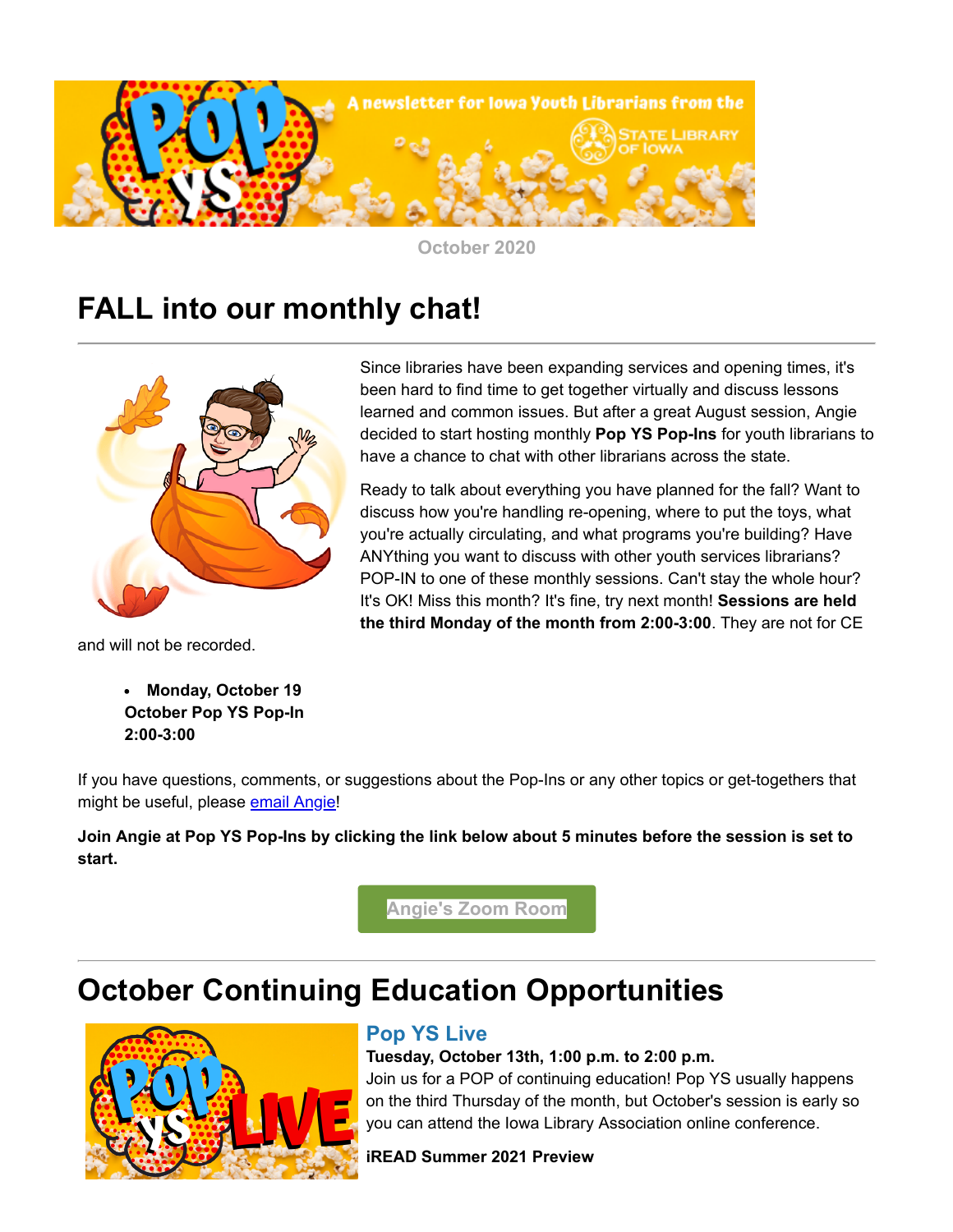Join Diane Foote, Executive Director, Illinois Library Association and Angie to learn more about iREAD and Reading Colors Your World, the 2021 summer library theme. They will highlight the advantages of the iREAD program and give you a first look at the 2021 Resource Guide, which provides the art, programming ideas and more. This session is an intro to the material and how to access it, additional in-depth training will follow in the next few months.

#### **[Register for Pop YS in IA Learns](https://lsglm700.learnsoft.com/LSGLM/Login/ialearns.aspx?cid=88&loiid=88&showloi=1&svtab=6&utm_medium=email&utm_source=govdelivery)**

*(If you have trouble getting the session to pull up, try refreshing your browser or you can search for it in IA Learns.)*



#### **YACHT Club Discussion**

**Tuesday, October 27th, 10:00-11:00 AM** 

Set sail with Youth Services Consultant Angie Manfredi on the latest CE opportunity from the State Library. Once a month the **YACHT Club (Young Adult/Children's Hot Topics) Discussion** will meet to chat about articles, a podcast episode, blog posts, or some other

accessible-to-all youth services professional development resource. Participants will read/listen to/watch the resources, then we'll get together to discuss them and how they can apply to our work as Children & Youth Librarians in Iowa. The topic for October is **Social Emotional Learning for Tweens/Teens**.

This month's assignment is available as an attachment in IA Learns and you'll be able to access them once you register. To ensure a productive discussion for everyone, sessions are limited to 40 people and you must have a microphone to participate. Sessions will not be recorded. While any library staff can attend, the topics will be focused on youth services, so we'd love to see a great turn out from our youth services specialists. Since space is limited and sessions are not recorded, please only register if you are able to attend live. Also because you must review the resources in advance of our session, registration closes 10/23/2020.

All aboard!

**[Register for YACHT Club in IA Learns](https://lsglm700.learnsoft.com/LSGLM/Login/ialearns.aspx?cid=88&loiid=96&showloi=1&svtab=6&utm_medium=email&utm_source=govdelivery)**

*(If you have trouble getting the session to pull up, try refreshing your browser or you can search for it in IA Learns.)*

### **YS Coronavirus Resources Page**



#### **Now all the youth services Coronavirus resources are located in one central place!**

Find links to all our resources on our Coronavirus Resources Page. This includes everything from the COVID-19 Programming Idea Swap to relevant webinars and information sessions you might have missed about socially distancing programming, reader's advisory and more. New information and new recordings will be added to this page as they are created, so you can have one bookmark for all your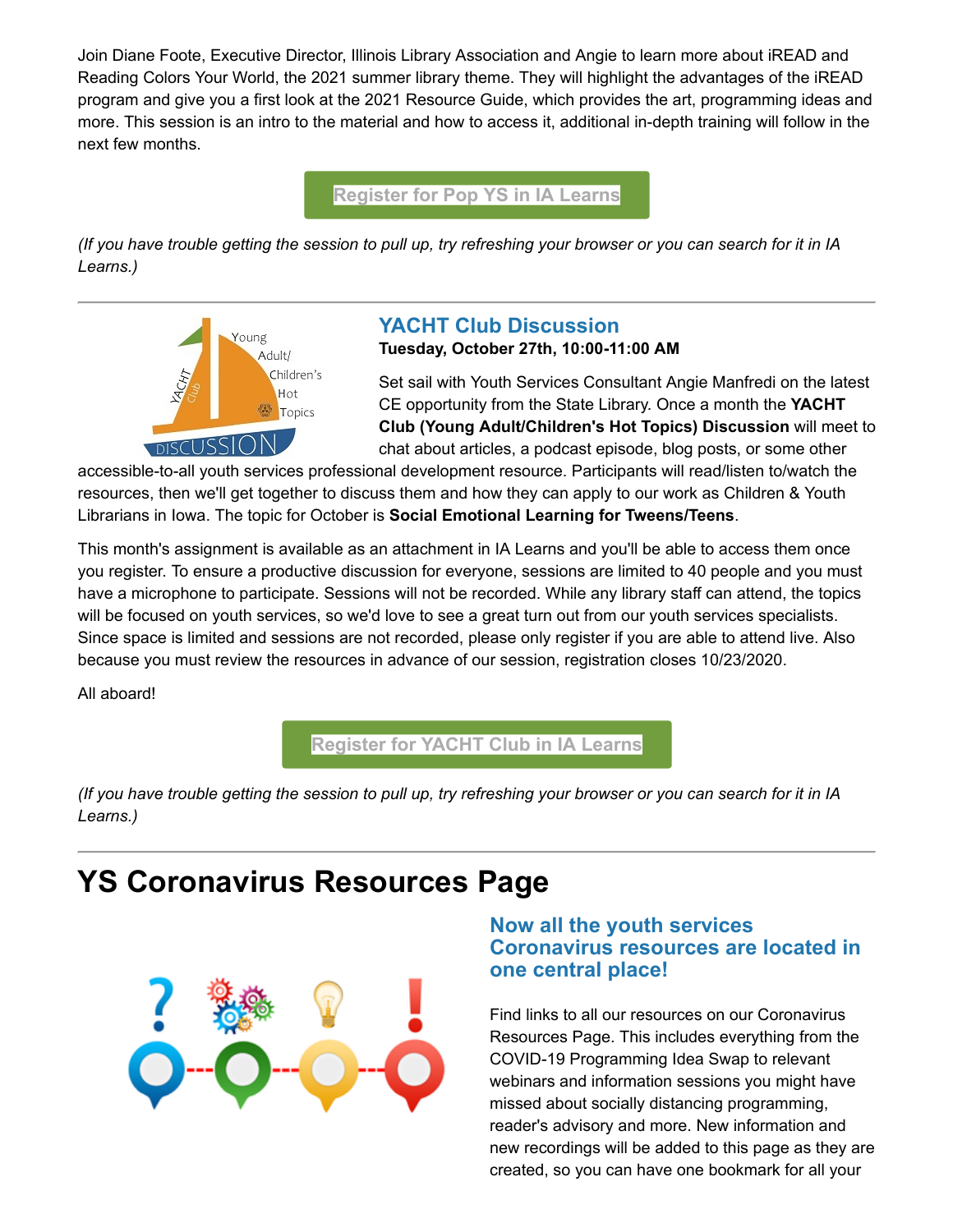youth services resources. You might even find unexpected usefulness in some you missed, like watching the webinars we recorded with librarians discussing summer reading to inspire you for winter and fall programs!

If there's something you think would be helpful to be included on this page or added to one of the documents like the Programming Idea Swap, please [email Angie](mailto:angie.manfredi@iowa.gov). Update your bookmarks and visit often!

**[Youth Services Coronavirus Resources Page](https://www.statelibraryofiowa.org/ld/c-d/covid-19/youth-services?utm_medium=email&utm_source=govdelivery)**

### **Soliciting Ideas for 2021 Youth Services Continuing Education**

As Angie heads into the planning season for 2021 she is looking to hear from you!

What kind of continuing education supports would be the most helpful for you? Would you like to see Check It Out! (the collection development series) return? What other monthly reoccurring sessions would be helpful in your work? Do you love Pop YS? Have ideas for how it could be better? What other courses would help keep you informed AND get you excited about doing youth services work? Of course so much of what we're dealing with in our current situation is adjusting to not being able to plan as we traditionally have, so much can change and many session may have to become entirely online but Angie would love your feedback and thoughts about what would be the easiest and most useful for you as we head into 2021. LOTS of



fun stuff is already planned, but hearing directly from you is one of the best ways to make sure the youth services continuing education classes and other supports are the most relevant and interesting!

Angie wants to hear from you! Send your great ideas, half-thought-out ideas, and any other suggestions or comments to her via e-mail as she develops material for 2021.

**[Contact Angie](mailto:angie.manfredi@iowa.gov)**

### **Collection Development Resource**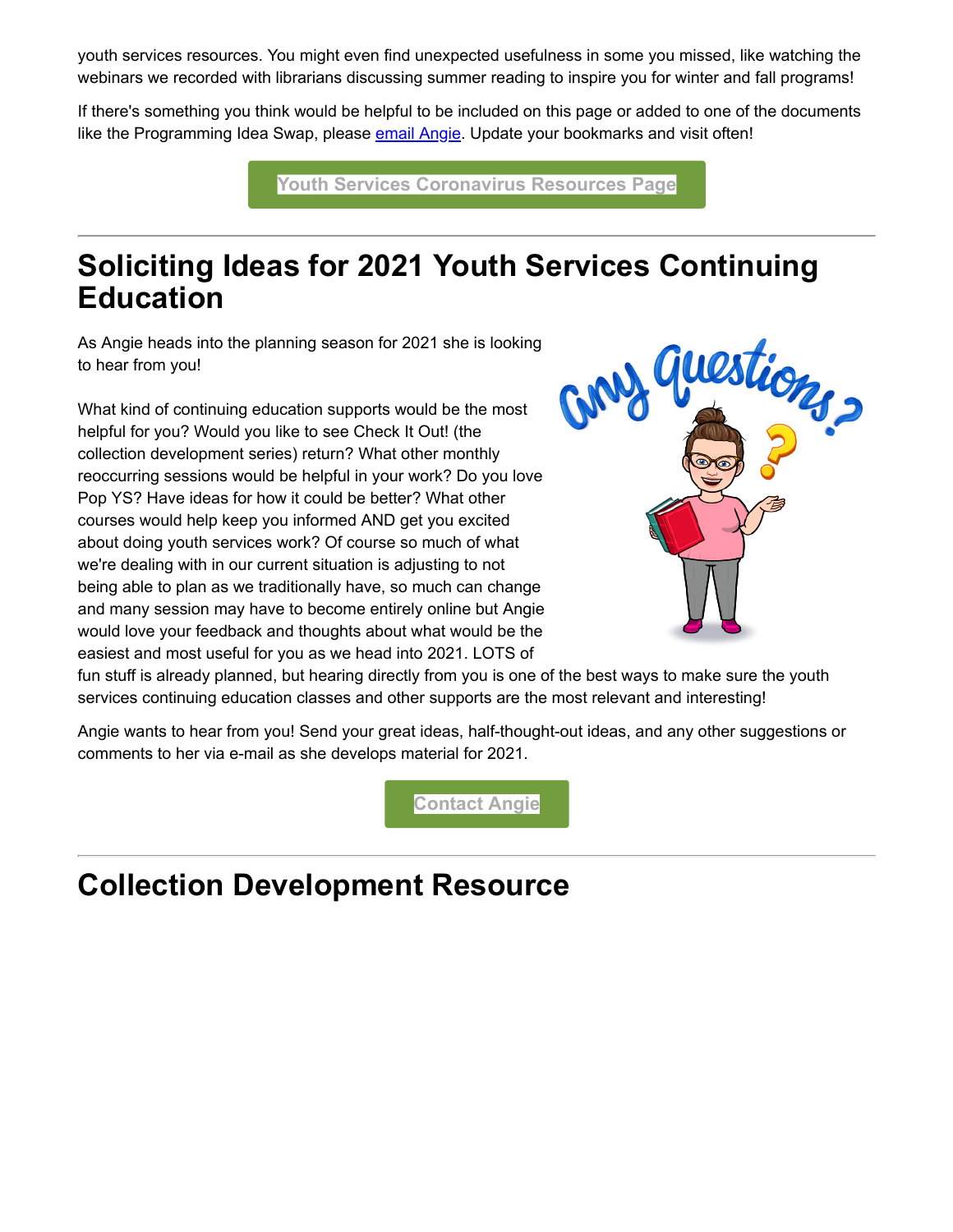

Since collection development is always a frequent request for training, Angie wanted to create a resource that could be constantly changing and useful for a variety of purposes. After trying several different free services and websites, she decided to create a [Wakeletp](https://wakelet.com/?utm_medium=email&utm_source=govdelivery)age. This is a page that will allow her to create several different "boards" spotlighting reader's advisory lists for a wide range of topics. New books and lists can be added as needed or even requested! You can use these lists for quick collection development or even share them directly with your own patrons to see what they might be interested in.

**[Visit the State Library of Iowa on Wakelet](https://wakelet.com/@StateLibraryofIowa?utm_medium=email&utm_source=govdelivery)**

- [Shivers and Shudders: Scary Middle Grade Books](https://wakelet.com/wake/m-EdtRDalnHlWXhTOkutB?utm_medium=email&utm_source=govdelivery)
- [After Hogwarts: Fantasy for fans of Harry Potter](https://wke.lt/w/s/dzB7_X?utm_medium=email&utm_source=govdelivery)
- **[Early Chapter Books with BIPOC Characters](https://wke.lt/w/s/OI5Xi6?utm_medium=email&utm_source=govdelivery)**
- What to Read After *[Diary of A Wimpy Kid](https://wke.lt/w/s/niOvEk?utm_medium=email&utm_source=govdelivery)* [and](https://wke.lt/w/s/niOvEk?utm_medium=email&utm_source=govdelivery) *[Dork Diaries](https://wke.lt/w/s/niOvEk?utm_medium=email&utm_source=govdelivery)*
- [Picture Books for Opening BIG Conversations](https://wke.lt/w/s/B5LyrJ?utm_medium=email&utm_source=govdelivery)
- [Young Adult Short Story Collections](https://wke.lt/w/s/Ua-TPG?utm_medium=email&utm_source=govdelivery)

If you find a new book that you love, have questions, comments, or suggestions about other lists and collections that would be useful or want to share any feedback about this resource, please [email Angie,](mailto:angie.manfredi@iowa.gov) she would love to hear all kinds of feedback from you about this as she moves forward. Your ideas and needs will power these collections, so any feedback of any kind is welcomed!

# **Can't Miss Professional Development**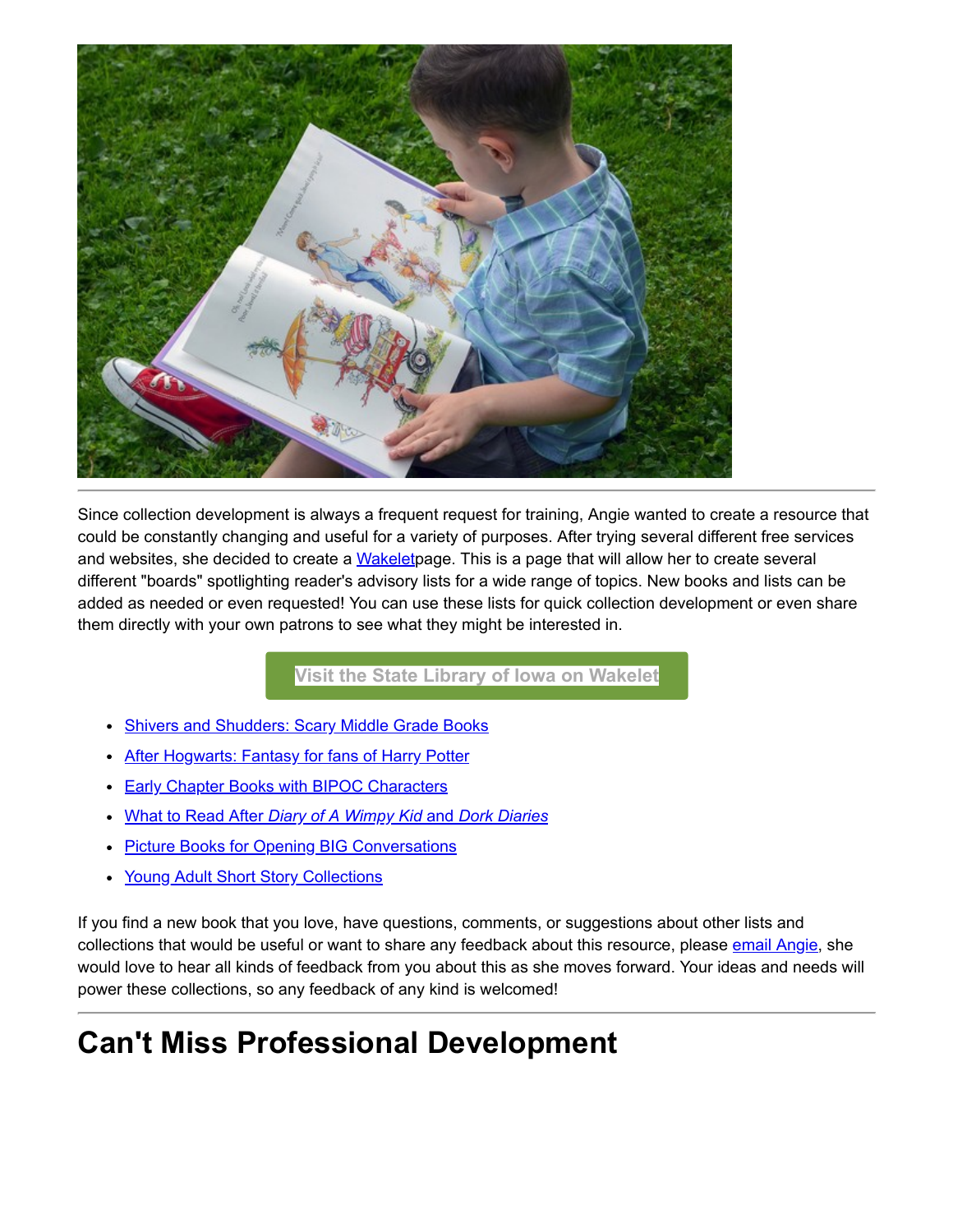

There are so many great webinars, videos, blog posts, and online programming examples being created it's hard to keep up! Here's a curated list from Angie with some she thinks can be the most useful.

- The fantastic **[KidLitTV](https://kidlit.tv/?utm_medium=email&utm_source=govdelivery)** (which already has tons and tons of videos from creators that you can share/use in programming) debuted *their page for Great Reads from Great Places for the National Book Festival*[. You can see and share all the videos they made as a way to get your patrons reading ac](https://kidlit.tv/2020/09/great-reads-from-great-places/?utm_medium=email&utm_source=govdelivery)ross the country. And, of course, don't forget to boost the **[super-cute and super-cool video](https://www.youtube.com/watch?ab_channel=KidLitTV&feature=youtu.be&utm_medium=email&utm_source=govdelivery&v=7zZV5-_eJOU)** featuring our 2020 selection: *Amazing Iowa Women* by Dr. Katy Swalwell.
- *[School Library Journal's Day of Dialog](https://www.slj.com/?event=school-library-journal-day-of-dialog-fall&utm_medium=email&utm_source=govdelivery)* is one of the most talked about events of the year and this year it's online and free!! There's an amazing slate of programs and creators participating and it's always a great day full of speakers that get you thinking. And there are even virtual exhibits. It's October 15th, the same day as the Iowa Library Association conference but you can register and get access to view the recordings through December 15th.
- *[School Library Journal Summit: Culture Shift](https://www.slj.com/?event=slj-virtual-summit-2020&utm_medium=email&utm_source=govdelivery)* is yet another absolutely incredible event from *School Library Journal* that is now online and totally free! This one is on Saturday, October 24th and not only is it another incredible line-up (I am super excited about the keynotes) but they're doing a sneak peek at School Library Journal's Best Books of 2020 so that will be awesome. This one will also be archived for three months.
- [The American Library Association is offering a free webinar on Thursday, October 22 on](http://www.ala.org/educationcareers/american-indian-youth-literature-awards-discussion-and-reflection?utm_medium=email&utm_source=govdelivery) *The American Indian Youth Literature Awards: Discussion and Reflection*. These are one of my favorite ALA Awards and this presentation is going to be awesome it's a great way to get collection development ideas from Indigenous librarians about the best books by Native creators.
- For those of you that love webinars with illustrators and getting glimpses into their studios and creative processes (one of my favorite things, we've gotten to see so much of artists at work!) the Ezra Jack